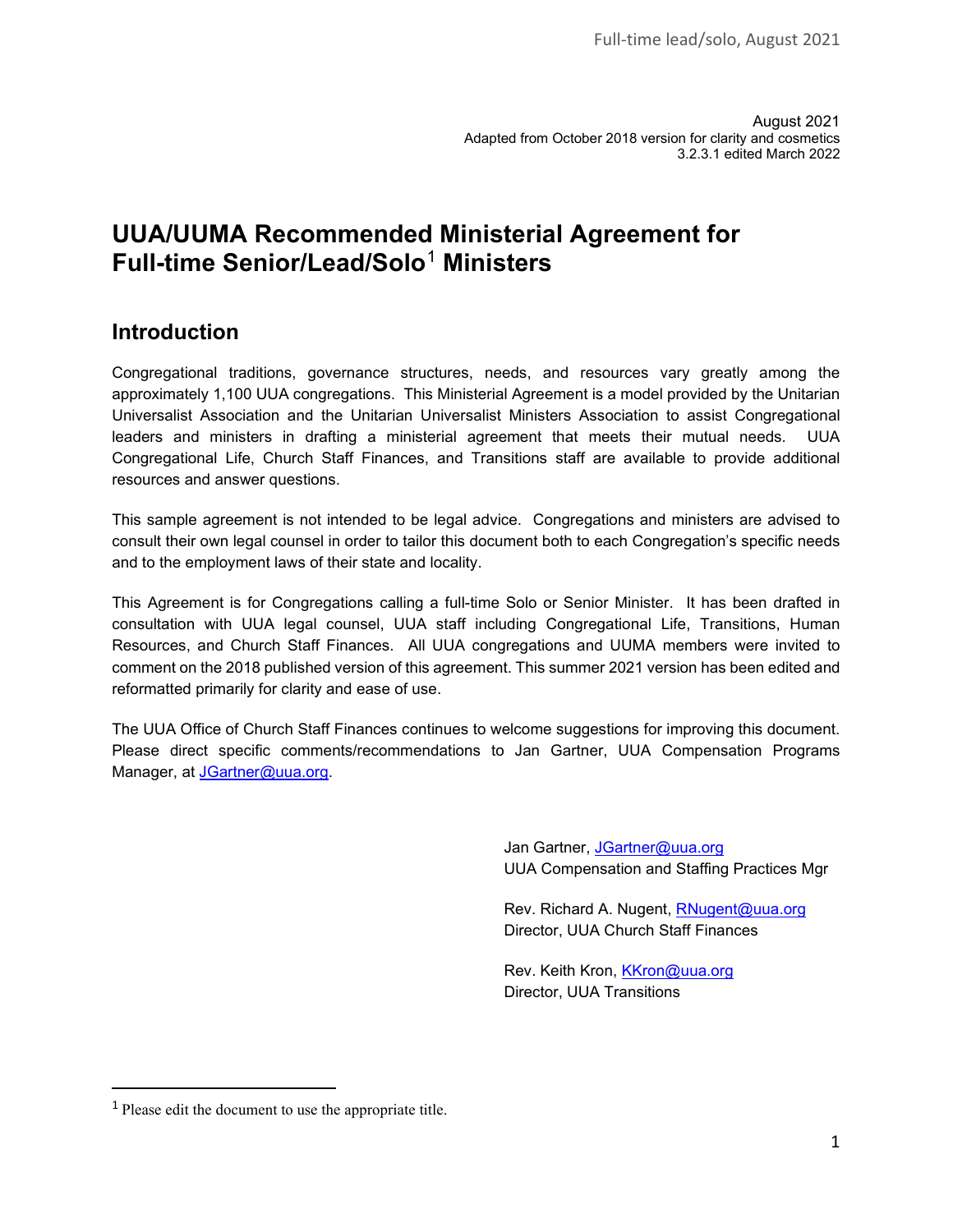# **Ministerial Agreement**

[Name of Congregation, City/State] ("The *Congregation") AND [Name of Minister] ("The* Minister") jointly enter into this covenantal agreement.

## **1. GOALS AND RELATIONSHIPS**

## **1.1 Intent**

The intent of this Agreement is to set forth the responsibilities and obligations of the Minister to the Congregation and of the Congregation to the Minister. The relationship between the Congregation and the Minister must be grounded in open communication and mutual trust. In most situations, the Congregation will act through its Governing Board (referred to as the "Board").

## **1.2 Shared Leadership**

**1.2.1** Consistent with our understanding of the covenant that binds us in an evolving living tradition, the Minister and the Congregation share the leadership and ministry of the Congregation. The relationship of the Minister and the Congregation will be in accordance with Unitarian Universalist Ministers Association (UUMA) Guidelines for the Conduct of Ministry. (See [https://www.uuma.org/guidelines.](https://www.uuma.org/guidelines))

**UUMA Guidelines:** All ministers are encouraged to join the UUMA and congregations are urged to budget professional expenses sufficient for ministers to maintain UUMA membership. The benefits of ministerial membership in the UUMA include support for their ministries, continuing education opportunities, collegial relationships, and participation in UUMA business, all of which strengthen ministry for the benefit of congregations.

**1.2.2** The Congregation looks to the Minister to provide:

- Spiritual leadership,
- Historical and theological perspective,
- Assistance with setting and implementing the congregation's mission,
- Oversight of the Congregation's programs,
- Leadership of the staff team, and
- Administration of the Congregation's business operations in collaborative partnership with lay leaders and staff.

**1.2.3** The Minister looks to members of the Congregation to:

- Live out the Congregation's mission and vision,
- Demonstrate effective leadership,
- Be open to change,
- Broaden the meaning of community, and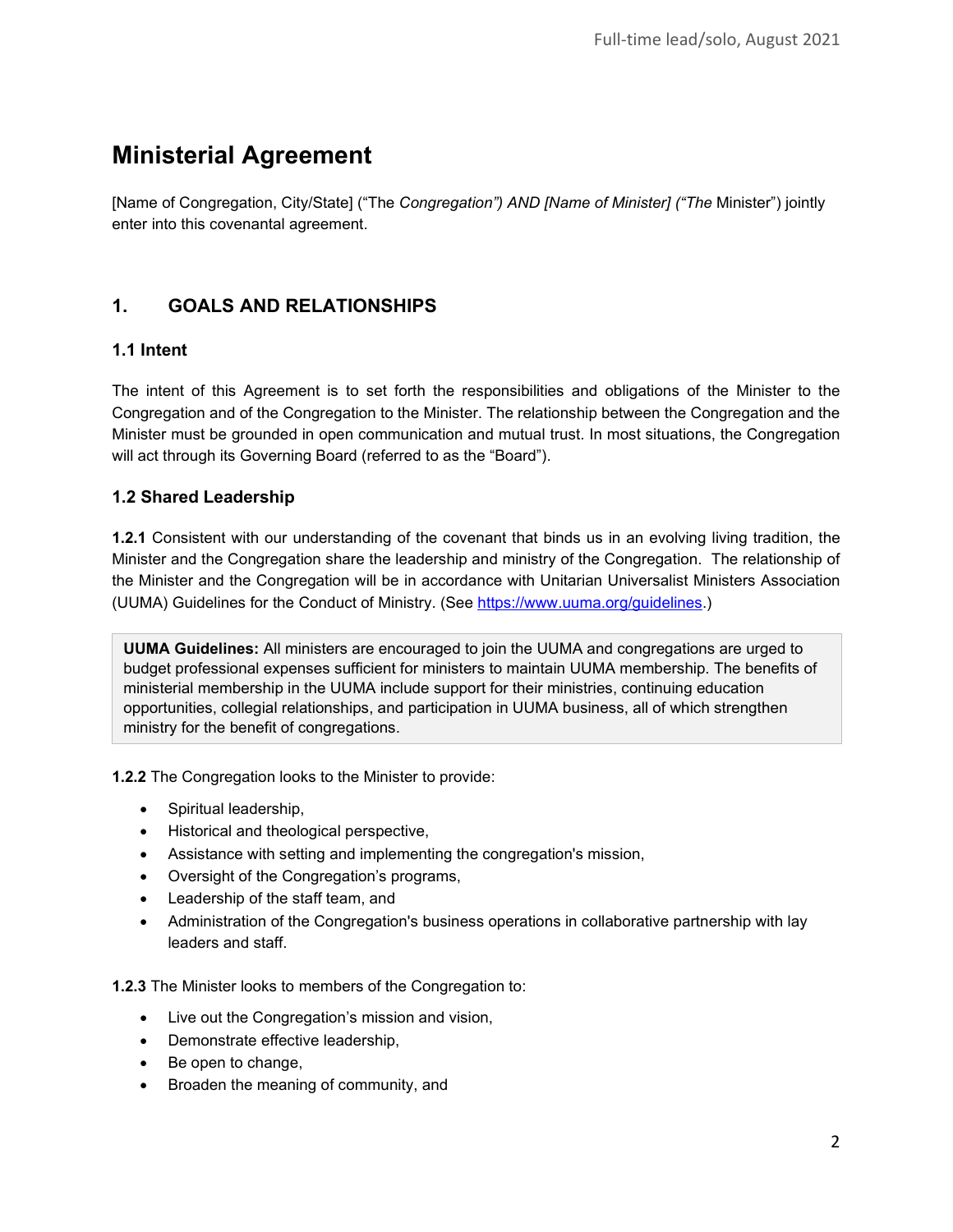• Communicate issues or concerns in a forthright and respectful manner through established communication channels.

**1.2.4** The Board, on behalf of the Congregation, commits to remaining in covenant with the Minister and holding members of the Board as well as the Congregation to behavior that is respectful of the Minister and of the office and consistent with Unitarian Universalist values.

**1.2.5 Start-Up:** Within the first year of ministry, the Board will consult UUA Congregational Life Staff regarding whether a start-up consultation or retreat would be helpful.

A start-up retreat/gathering can assist the Minister and leadership as they explore the history, culture, and norms of the Congregation; discuss the sharing of power, authority, and responsibilities; and develop goals. Start-ups vary in format depending upon individual circumstances including choice of outside facilitator. In addition to a Congregational Life staff member, others who might be consulted include the Transitions Coach and a UUMA Good Officer.

**1.2.6 Monitoring and Nurturing the Health of the Ministry:** The Board and the Minister will monitor and nurture the health of the Congregation's ministries through regular assessments. In addition, the Board and Minister will also agree upon a process to periodically assess the work of the Minister. Assessment methodologies will be collaboratively determined by the Board (or their designee) and the Minister.

A variety of resources are available. Contact your Congregational Life staff for guidance and resources on assessments.

**1.2.7 Anti-Racism, Anti-Oppression and Multicultural Awareness:** The Congregation and the Minister commit to addressing the systemic prejudices and biases found within all parts of society. This work includes ensuring that the Minister(s), staff, and members are trained to understand, welcome, and better serve an increasingly diverse community.

The Board and Minister(s) will continually address the ways that systems of oppression within and beyond our Congregation are perpetuated and agree to collaborate on a joint process of reflection to ensure progress. This includes, but is not limited to, the ways in which the characteristics of dominant cultures live in our practices, systems, procedures, and lives.

When congregations call ministers who themselves hold historically or currently marginalized identities, the minister will be free to determine the extent to which they are called to lead in dismantling injustices related to the minister's own identities.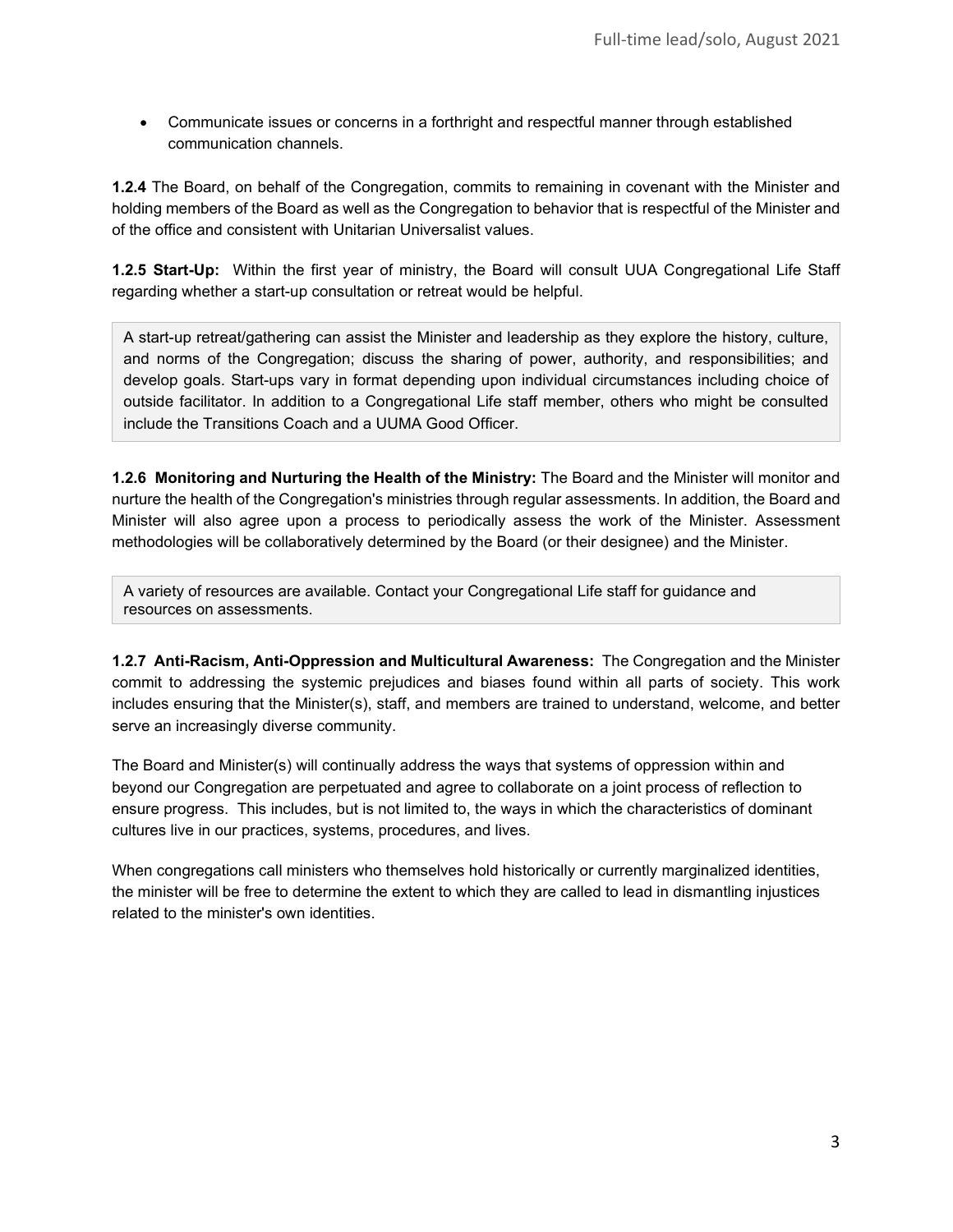Historically and currently marginalized identities include, but are not limited to, those held by Black, indigenous, and people of color, people who are trans, genderqueer, or nonbinary; LGBTQ people; women; fat people; poor and working class people; neurodivergent people; people living with disabilities; and many others.

The Congregation may begin by examining its own policies and practices that have hindered living our Unitarian Universalist values. This might include an analysis of lessons learned from past efforts to become more equitable and diverse, a review of Congregational hiring decisions, development of hiring practices and procedures for mitigating bias, and a commitment to increase the capacity of all staff and leaders to serve a diverse Congregation with emotional intelligence and cultural competence. Resources are available through the UUA Congregational Life staff. The congregation should also explore local resources, particularly those from communities of color or other historically marginalized groups.

**1.2.8 Ongoing Dialogue:** The Board and Minister recognize the different cultural, racial/ethnic, ability, gender, sexual orientation, generational, economic, social, and theological experiences and identities that exist within our congregation, aware that these differences can be sources of both strength and challenge.

- The Board, the Minister, and the Committee on Ministry commit to honest and ongoing communication about how identity and power impact and shape the congregation.
- The Board and Minister commit to addressing concerns that arise, recognizing that conflict is inherent to a diverse community.
- Congregational leaders will consider how differences in identity, experience, or power might be a factor in any conflict.
- The Board and Minister will hold themselves accountable to our shared values and may seek an outside facilitator from the UUA or other mutually agreeable organization.

Increasingly, conflicts involving congregational staff, including the minister, seem exacerbated or even triggered by different life experiences, identities, and expectations. Congregational leadership need to be attuned to this possibility, and promptly address it with outside facilitators if necessary.

## **2. RESPONSIBILITIES**

## **2.1 Services to the Board and Leadership Groups**

**2.1.1 Board:** The Minister will be an ex officio member, without vote, of the Board. The Minister will bring to the attention of the Board matters significantly affecting the life, operation, and mission of the Congregation.

**2.1.2 Committees/Teams:** The Minister will be an ex officio member, without vote, of all committees, task forces, or teams except a Ministerial Search Committee formed following the announcement of the Minister's retirement or departure.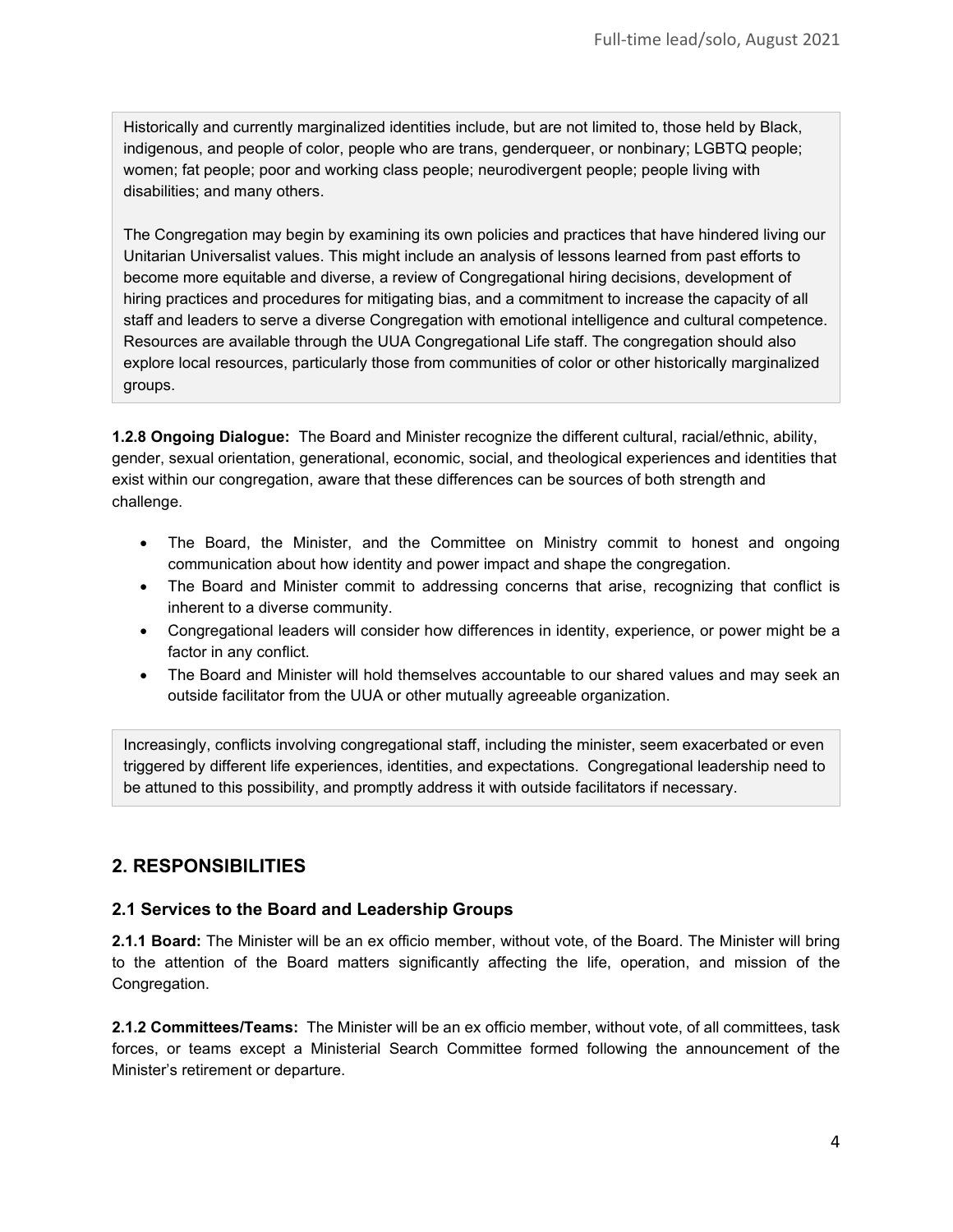- The Minister will confer, as needed, with each committee on how best to work together to serve the Mission of the Congregation.
- Attendance by the Minister at committee meetings is welcome, but not routinely expected.
- The unique role of the minister in advising the Nominating/Leadership Development Committee is acknowledged, as the minister is expected to have a breadth and depth of relationships to help identify appropriate leaders for the Congregation.

With respect to ministerial participation in committee meetings, congregational cultures and practices vary. Especially early in the ministry, attending group meetings is an important way for the minister to learn about the activities of the congregation.

## **2.2 Pulpit and Worship Services**

**2.2.1 Free Pulpit:** The pulpit is free. The Minister is expected to express personal and faith values, views, and commitments that are consistent with our understanding of our evolving living tradition without fear or favor.

The concept of freedom of the pulpit is addressed in the Congregational Governance section of Interdependence: Renewing Congregational Polity (Commission on Appraisal, 1997). See [https://www.uua.org/leadership/learning-center/governance/polity/47009.shtml.](https://www.uua.org/leadership/learning-center/governance/polity/47009.shtml)

**2.2.2 Accountability for Worship Services:** The Minister is accountable for all worship services, including rites of passage, whether or not the Minister is involved in planning or leading a given service. All services, including weddings and memorial services, conducted by outside officiants must be pre-approved by the Minister.

Consistent accountability for worship is helpful and clarifying, especially if problems or differences in opinion arise in this essential area of congregational life. It is not intended to imply that the minister is directly responsible for planning and implementing every service!

**2.2.3 Leading Worship:** The Minister will lead or co-lead worship between 30 and 35 Sundays each year, as well as major religious holidays observed by the Congregation. This number may be reduced to enable the minister's involvement in religious education or other concurrent programming.

- The Minister will be off and relieved of all responsibilities on at least one Sunday per month, as well as Sundays while on vacation and study leave.
- The minister will be relieved of all responsibilities for up to four Sundays each year to participate in denominational activities such as UUA General Assembly and regional meetings, collegial gatherings, or UUA/UUMA committees.
- The Minister will communicate the dates of Sundays away in advance to the Board.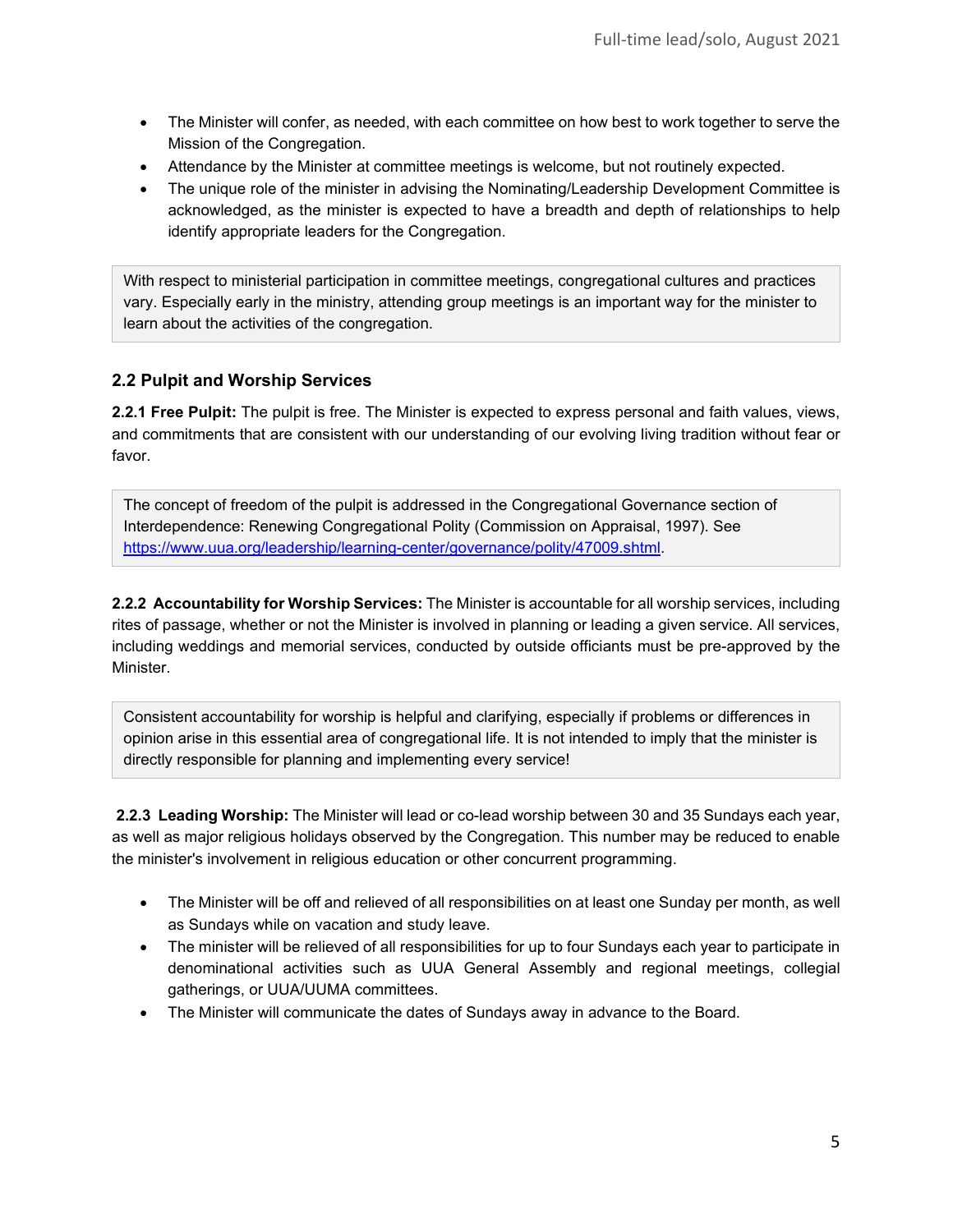30 to 35 Sundays is a typical schedule which takes into account monthly Sundays off, vacation and study leave, and denominational activities. Based on the priorities of your congregation, and with careful attention to overall scope of work, this number could be adjusted (up or down).

**2.2.4 Reserve/National Guard Service** (Add if the Minister serves as a Reserve or National Guard Chaplain): The Congregation and Minister recognize the benefits and challenges of having a Minister serve as a Chaplain in the Reserve or National Guard. The Board and Minister will work together to ensure the needs of the Congregation are met during periods of military service by the Minister.

UU ministers serving as Chaplains in the National Guard or Reserves are required to commit a minimum of one weekend a month for training responsibilities or other term as required by law or lawful authority. The UUA recommends that the language of the Agreement and benefits provided for Ministers in guard and reserve positions be reviewed at the time for compliance with law. The UUA recommends considering such training as weeks away for denominational activities or study leave. For guidance, see the UUA Guidelines for Reserve and Guard Chaplain Support: [https://www.uua.org/sites/live-new.uua.org/files/uua-approved-reserve-guidelines-20160616.pdf.](https://www.uua.org/sites/live-new.uua.org/files/uua-approved-reserve-guidelines-20160616.pdf)

## **2.3 Other Ministerial Services**

The Minister will conduct rites of passage, including weddings, child dedications, and memorial services as well as provide pastoral care services, including crisis intervention and visitation of the homebound, sick, dying, and bereaved, both directly and in conjunction with the Congregation's pastoral care program.

- The Minister will maintain awareness of personal limitations and boundaries, referring members for professional counseling and other specialized services as appropriate.
- The Minister will provide such ministerial services and counseling to members of the Congregation without fee or honorarium.
- The Minister may charge a fee when rites of passage, pastoral care services, and other ministerial services are provided to non-members of the Congregation.

Regarding fees charged for non-members, see the UUMA's Scale of Recommended Fees for Professional Services: [https://www.uuma.org/page/professionalfees.](https://www.uuma.org/page/professionalfees)

## **2.4 Community Activities**

The Minister will serve in the community beyond the Congregation and will inform the Congregation of such action through periodic reports.

#### **2.5 Relationship to Congregational Staff**

#### **2.5.1 Minister's Role:** *(Choose 2.5.1a OR 2.5.1b.)*

**2.5.1.a** The Congregation operates under policy governance, and the Minister serves as Lead Executive/CEO operating consistent with the policies, authorities, and limitations adopted by the Board. The Minister is responsible for ensuring appropriate implementation and management of policies regarding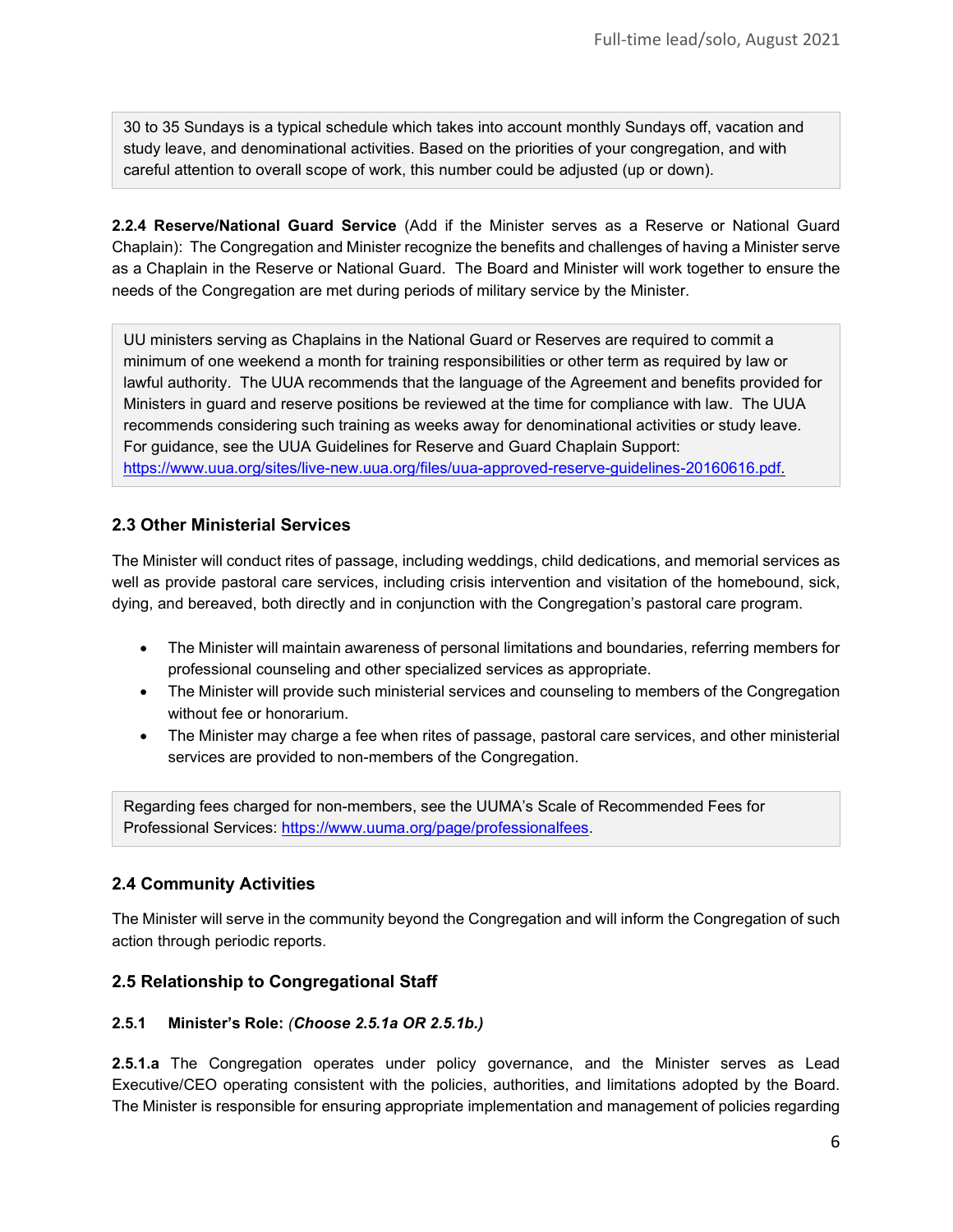staff, including staffing practices, maintenance of all personnel records, clear and accurate job descriptions, timely enrollment of eligible staff in offered benefit plans, annual compensation reviews, staff evaluations, and a dispute resolution process. The Minister has authority to hire, discharge, change the compensation of Congregational staff or implement other major personnel-related changes consistent with Board Policies.

**2.5.1.b** The Minister is Head-of-Staff and is responsible for the development of equitable and appropriate policies and the supervision of staff. The Minister may delegate supervision of individual staff members. The Minister is responsible for ensuring appropriate management and supervision of staff including development of appropriate policies and practices, maintenance of all personnel records, clear and accurate job descriptions, timely enrollment of eligible staff in offered benefit plans, annual compensation reviews, staff evaluations, and a dispute resolution process. The Minister has authority to hire, discharge, change the compensation of Congregational staff or implement other major personnel-related changes in consultation with the Board.

Governance models, including the role and authority of the Minister, vary greatly from congregation to congregation. In adopting language for this section of the Agreement, Congregational leaders need to be clear about the role of the Minister in Congregational Governance. Consider how consistency, clarity, and accountability for staff supervision and support – as well as alignment of mission and goals across programmatic areas – occur. UUA Congregational Life Staff, including your Transitions Coach, and your Interim/Developmental Minister are available to help your leadership team review your current governance structure, consider other governance models, and help you to settle upon the appropriate management role for your next called Minister.

It is important to be clear about the Minister's gifts and limitations. Some ministers will be great CEOs and some may rather hire/assign someone else as lead executive. Clarity of role and expectations will help things run smoothly.

**2.5.2 Relationship to Other Staff**: The Minister, in collaboration with congregational leaders, has primary responsibility for overseeing the implementation of the vision and mission of the Congregation.

- The Minister, as staff lead, will foster a collaborative environment among staff.
- The Minister will take care that staff roles and relationships are reviewed, discussed, and renegotiated with clarity, respect, and honesty.
- The Minister will enter into a covenant with the other professionals [see box below] on staff to delineate the roles and responsibilities of each as well as the means to resolve any disagreements.
- If there are other Ministers serving the Congregation, the Senior/Lead Minister will serve as lead of the ministerial team. Other Ministers will report to the Senior/Lead Minister.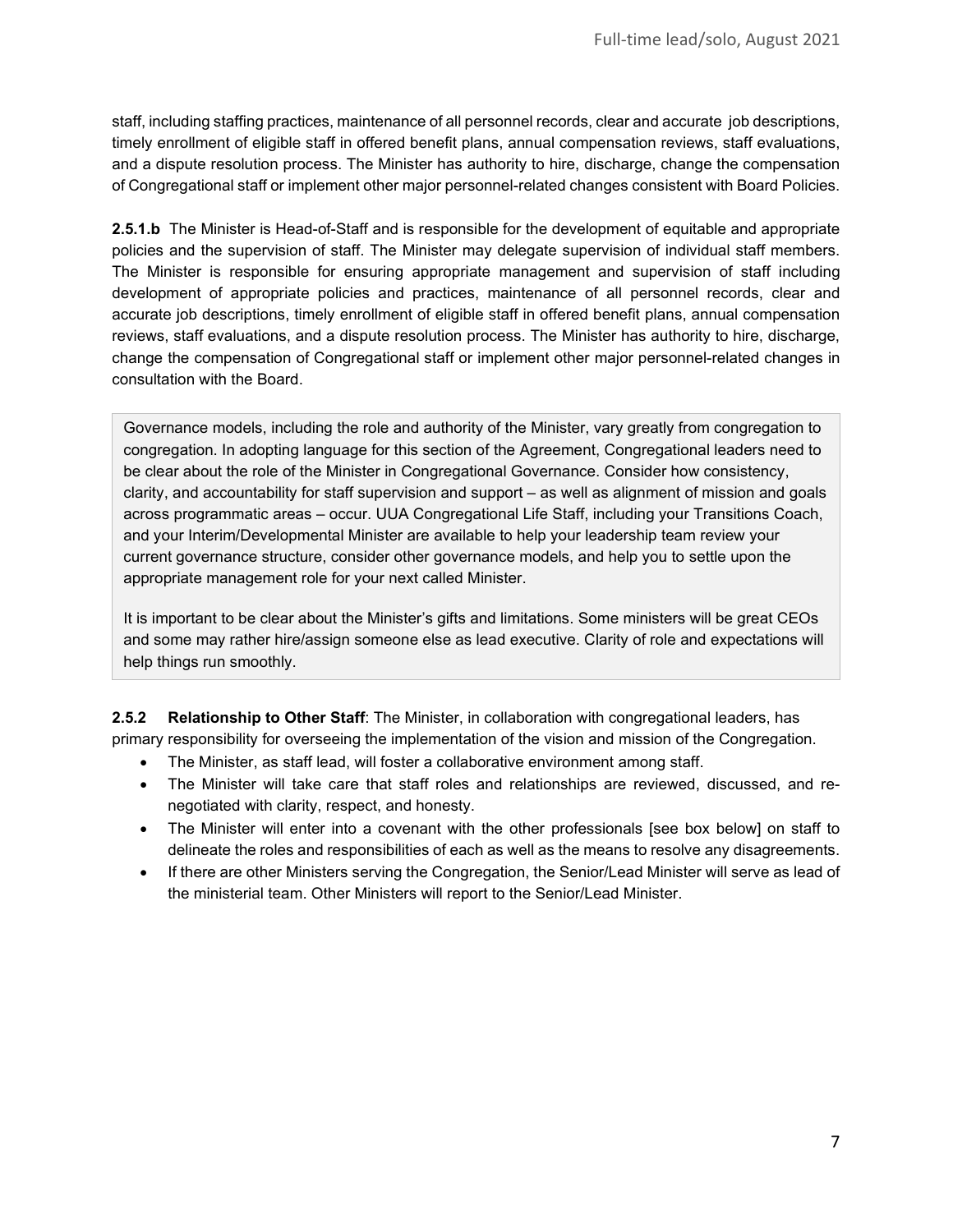The definition of "professional" staff varies across congregations. It often refers to lead program and administrative staff and should include any staff who are active members in their respective professional organization.

The relationship between/among ministers is governed in part by the UUMA Guidelines and in part by their individual relationships with the Congregation. Which ministers are called and which are hired, and what is the meaning of a ministerial call in this congregation? Is the ministry a co-equal team or is there a senior minister? If there are multiple called ministers, some argue that having the ministerial team reporting to the Senior/Lead Minister ensures accountability just as having non-clergy staff reporting to the Senior/Lead Minister. Others would say that all called ministers should be in direct relationship with the Board. Reach out to the UUA Congregational Life staff and the UUA Transitions Director for guidance.

## **3. COMPENSATION, BENEFITS, AND PROFESSIONAL EXPENSES**

## **3.1 Salary and the Allocations to Housing Allowance**

**3.1.1 Salary and Housing Allowance:** The Congregation will provide to the Minister an annual starting salary, including housing allowance, of \$\_\_\_\_\_\_\_\_\_\_\_\_. Salary and Housing shall be payable [monthly on or before (date), or semi-monthly beginning on (date)].

Several special tax provisions apply to ministers. See the following articles for an explanation of the Housing Allowance:

- Ministerial Compensation 101: [https://www.uua.org/leadership/library/ministerial](https://www.uua.org/leadership/library/ministerial-compensation)[compensation](https://www.uua.org/leadership/library/ministerial-compensation)
- Housing Allowance: [https://www.uua.org/leadership/library/housing-allowance.](https://www.uua.org/leadership/library/housing-allowance)

#### **Select 3.1.1.a or 3.1.1.b**, **below.**

**3.1.1.a Housing Allowance**: Consistent with federal law, the Board will annually designate a portion of salary as a Housing Allowance once the Minister has ascertained the expected cost of housing. *OR*

**3.1.1.b Parsonage**: The Minister will have free use of the parsonage at [address]. The fair rental value of the Parsonage is estimated at \$\_\_\_\_\_\_\_\_\_\_ and may be adjusted annually by the Board as appropriate. All reasonable and necessary maintenance and repairs will be performed promptly at the Congregation's expense. In addition, the Congregation will provide a Parsonage Allowance of \$ be used by the Minister for utilities, cable, phone and internet, lawn care, snow removal, and other incidental expenses associated with the Parsonage. This amount will be reviewed annually and adjusted as determined by the Board.

**3.2 Employee Benefits and Professional Expenses:** Consistent with UUA Compensation Standards, the Congregation agrees to provide employee benefits as follows**:**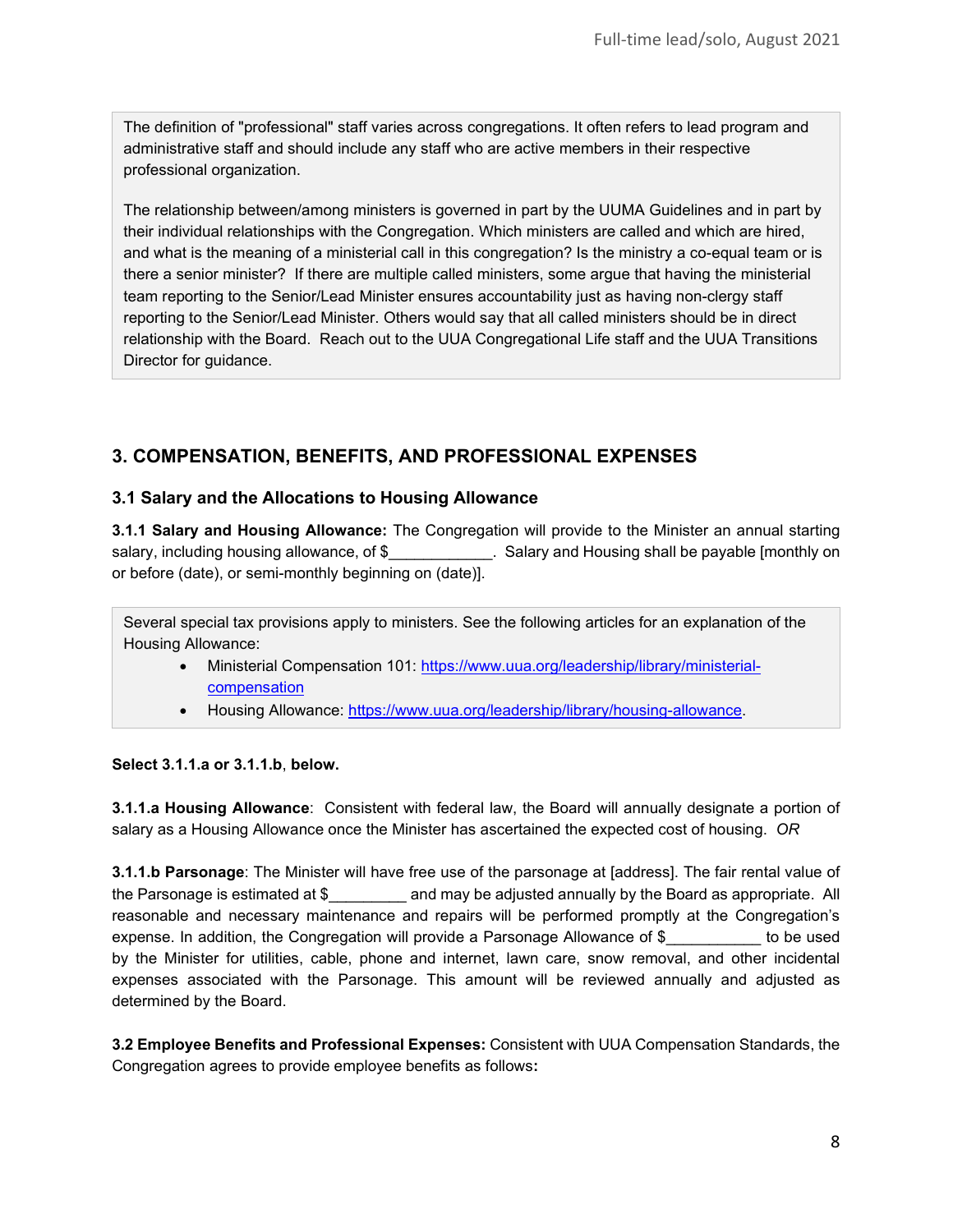UUA Compensation Standards include these Benefit Recommendations: [https://www.uua.org/leadership/library/benefit-recommendations.](https://www.uua.org/leadership/library/benefit-recommendations)

**3.2.1 Payment-in-Lieu of Social Security/Medicare Tax**: The Congregation will make a [per paycheck/monthly/quarterly] payment-in-lieu of the employer's FICA payment. This payment to the Minister is currently 7.65 percent of salary and housing up to the Social Security tax cap and 1.45% of the excess.

Several special tax provisions apply to ministers. Refer to Ministerial Compensation 101 for an explanation of the payment in lieu of FICA (or Self-Employment Tax Offset): [https://www.uua.org/leadership/library/ministerial-compensation.](https://www.uua.org/leadership/library/ministerial-compensation)

The salary cap for the Social Security portion of FICA (6.2%) is \$142,800 in 2021. The Medicare portion is 1.45% on compensation up to \$200,000 for single taxpayers (\$250,000 for married filing jointly) and 2.34% above that threshold. Congregations CANNOT pay FICA directly for the minister to the IRS. The in-lieu payment is paid directly to the minister, who pays quarterly self-employment taxes.

**3.2.2 Retirement Contribution:** The Congregation will make contributions to a qualified church retirement plan. All eligibility and participation requirements will be adhered to, as determined by the Plan Sponsor and pursuant to the applicable plan documents and federal law. Contributions will be submitted by the applicable federally-regulated due date for each contribution type.

The recommended employer contribution for staff meeting eligibility requirements is **10% of salary** (and housing for ministers). UUA Compensation Standards can be found at: [https://www.uua.org/leadership/library/uua-compensation-standards.](https://www.uua.org/leadership/library/uua-compensation-standards) While 10% is the UUA recommendation, the congregation is *required* to contribute in accordance with any commitments they have made to their Plan Sponsor (UUA or other). See 3.2.2.1.

**3.2.2.1 For congregations in the UU Organizations Retirement Plan:** Consistent with the legal commitments outlined in our congregation's Employer Participation Agreement on file with the UUA Office of Church Staff Finances, the Congregation will make a \_\_\_\_\_ % Employer Contribution. [And, if applicable, a assume the Contribution and/or the auto-enroll.] The Congregation will define compensation in accordance with the exclusions we have designated in item 4 of that Agreement. If at any time an inconsistency is found between this Agreement and the congregation's Employer Participation Agreement, the staff or lay leader responsible for Retirement Plan administration will immediately contact the UUA Retirement Plan Director, [RetirementPlan@uua.org,](mailto:RetirementPlan@uua.org) for assistance in coming to a resolution. Along with all other employees, the Minister can authorize elective contributions through salary deferral at any time.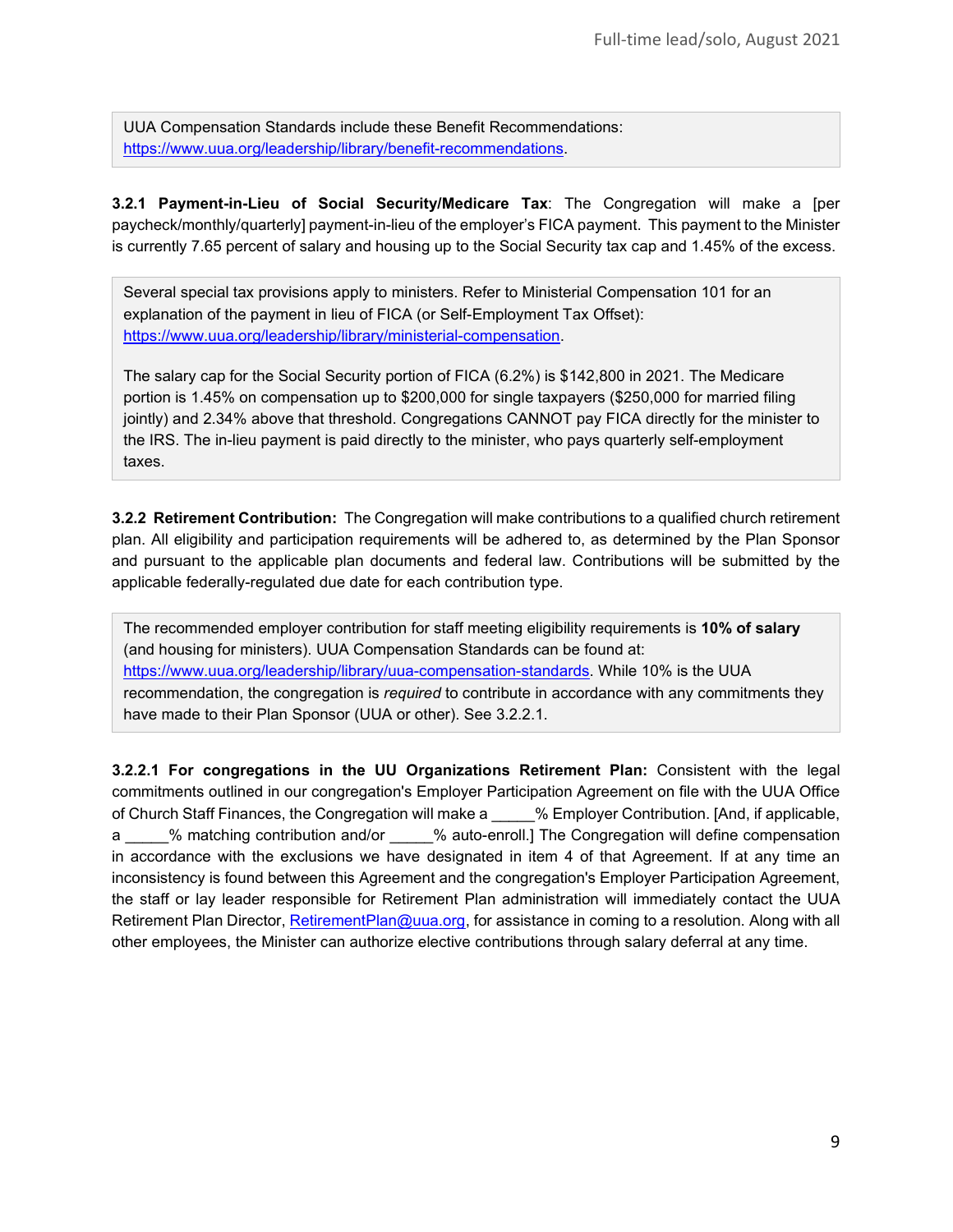The UU Organizations Retirement Plan is an IRS-qualified 401(a)/(k) defined contribution church plan and is federally regulated. All employees who satisfy the Plan's Year of Eligibility Service provision (See 2.42 in the UUA Plan document) must be enrolled in the UUA Retirement Plan and all must receive the same percentage employer retirement contribution, as specified in the congregation's Employer Participation Agreement. Ministers meet the Year of Eligibility Service provision through completion of the UUA's ministerial credentialing process.

Information about Elective and Employers' Contributions, including rules for matching contributions, can be found at: [https://www.uua.org/finance/compensation/retirement/contributions.](https://www.uua.org/finance/compensation/retirement/contributions)

For congregations who have chosen auto-enrollment for their staff, see [https://www.uua.org/finance/compensation/retirement/auto-enrollment.](https://www.uua.org/finance/compensation/retirement/auto-enrollment)

**3.2.3 Insurance premiums**: The Congregation will enroll the minister on a timely basis and pay insurance premiums as follows:

*[3.2.3.1 edited March 2022 to reference Medicare]*

**3.2.3.1 Comprehensive Health Insurance**: Payment of 80 percent or more of the premium for comprehensive employer-provided health insurance with benefits comparable to the UUA PPO/Standard PPO Plan for the Minister and 50 percent of the additional cost of covering any dependents (spouse/partner and/or children). For employees on Medicare who are enrolled in Medicare Part A and Part B and elect the UUA's Medicare Supplement, the Congregation will pay 80% of the employee's premium for the Supplement and 50% of the additional cost of coverage for any enrolled dependents.

Information about the UUA Health Plan can be found at: [https://www.uua.org/finance/compensation/health.](https://www.uua.org/finance/compensation/health)

We strongly discourage congregations from providing additional salary to employees who do not need health insurance through the congregation. However, it is possible to reimburse employees on a taxfree basis for *the differential cost* of participating in another group insurance plan, such as a spouse's plan. See [https://www.uua.org/leadership/library/insurance-taxes,](https://www.uua.org/leadership/library/insurance-taxes) Tax-Free Reimbursement of Other Insurance section. Such a reimbursement should be offered through a policy that applies to all staff.

See Medicare reimbursement rules at: [https://www.uua.org/files/pdf/a/aca\\_8th\\_update\\_revised\\_2\\_nov\\_15.pdf.](https://www.uua.org/files/pdf/a/aca_8th_update_revised_2_nov_15.pdf)

*Note: It is illegal to reimburse employees for premiums paid for an individual health insurance plan.* 

**3.2.3.2 Dental Insurance**: Payment of 80 percent or more of the insurance premium for dental insurance provided through the UUA, or its equivalent, and 50 percent of the additional cost of covering any dependents (spouse/partner and/or children).

Information about the Dental Plan offered through Guardian by the UUA can be found at: [https://www.uua.org/finance/compensation/group/dental.](https://www.uua.org/finance/compensation/group/dental)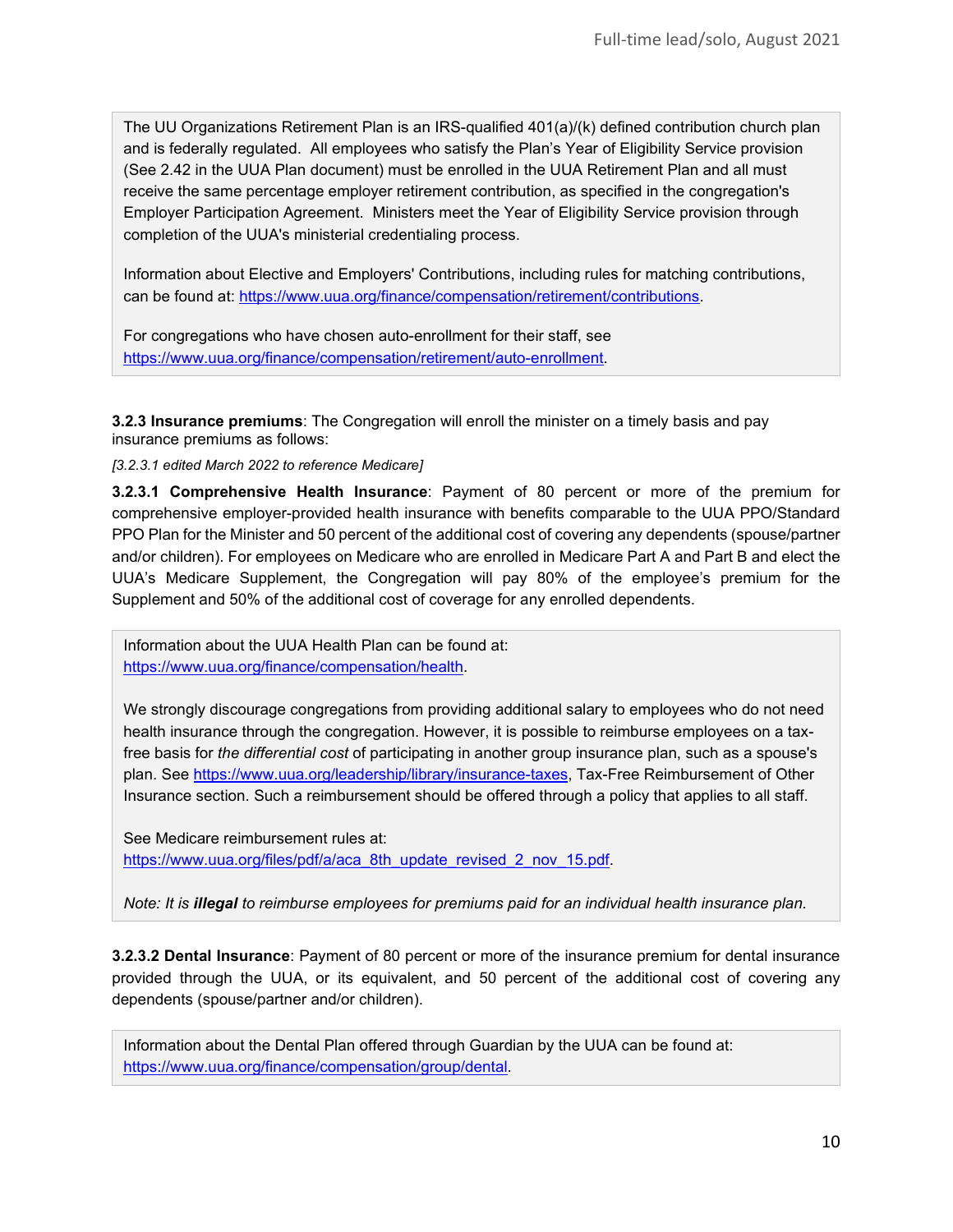**3.2.3.3 Long-Term Disability Insurance**: Payment of 100 percent of the premium for the long-term disability insurance provided by the UUA, or its equivalent. The premium amount will be imputed as taxable income on the Minister's W-2.

Information about the Long-Term Disability (LTD) Plan offered through Guardian by the UUA can be found at: [https://www.uua.org/finance/compensation/group/ltd.](https://www.uua.org/finance/compensation/group/ltd) Note that the UUA Long-Term Disability Plan must be offered along with Life Insurance.

Imputing (adding) the premiums on an employee's W-2 ensures that any future benefit paid (as the result of a claim) is not taxed. While not legally required, this practice is strongly recommended for all employees enrolled in LTD.

**Important!** If the minister is moving from a congregation with a different disability carrier from your congregation, be aware that pre-existing conditions may not be covered for a period of time after a change in carriers.

**3.2.3.4 Group Term Life Insurance**: Employer payment of 100 percent of premium for group life insurance provided by the UUA, or its equivalent. As required by law, the appropriate amount will be imputed as taxable income on the Minister's W-2.

Information about Life Insurance offered through Guardian by the UUA can be found at: [https://www.uua.org/finance/compensation/group/life.](https://www.uua.org/finance/compensation/group/life) For premiums and important taxation information, see: [https://www.uua.org/finance/compensation/group/life/premium-tax-info.](https://www.uua.org/finance/compensation/group/life/premium-tax-info) Note that the UUA Life Insurance must be offered along with Long-Term Disability.

**3.2.3.5 State Required Employee Insurance:** The Congregation will review and comply with its obligations to participate in other insurance programs required by state law including Workers Compensation.

Laws governing church participation in programs such as Unemployment Insurance and Short-term Disability vary from state to state. In most states, religious organizations are excluded from the state Unemployment Insurance program. Be sure to learn about the laws of your state.

**3.2.4 Professional and out-of-pocket expenses**: The Congregation will provide the greater of 10 percent of Salary and Housing or \$8,000 for professional expenses through an Accountable Expense Reimbursement Account developed jointly by the Minister, President, and Treasurer. Eligible expenses related to the Minister's ministry will be reimbursed from that account promptly upon submission of a timely reimbursement request.

- Appropriate documentation is needed for expenses exceeding \$ (must be no more than \$75).
- The Congregation will reimburse such expenses at the maximum rate allowed by the tax laws.
- Equipment purchased with these funds will be the property of the Congregation, although such items may be subsequently purchased by the Minister from the Congregation at the item's depreciated value or the depreciated value may be imputed as income on the minister's paycheck.
- The Congregation and Minister understand that IRS rules for Accountable Reimbursement Plans prohibit unused professional expenses from being shifted to salary.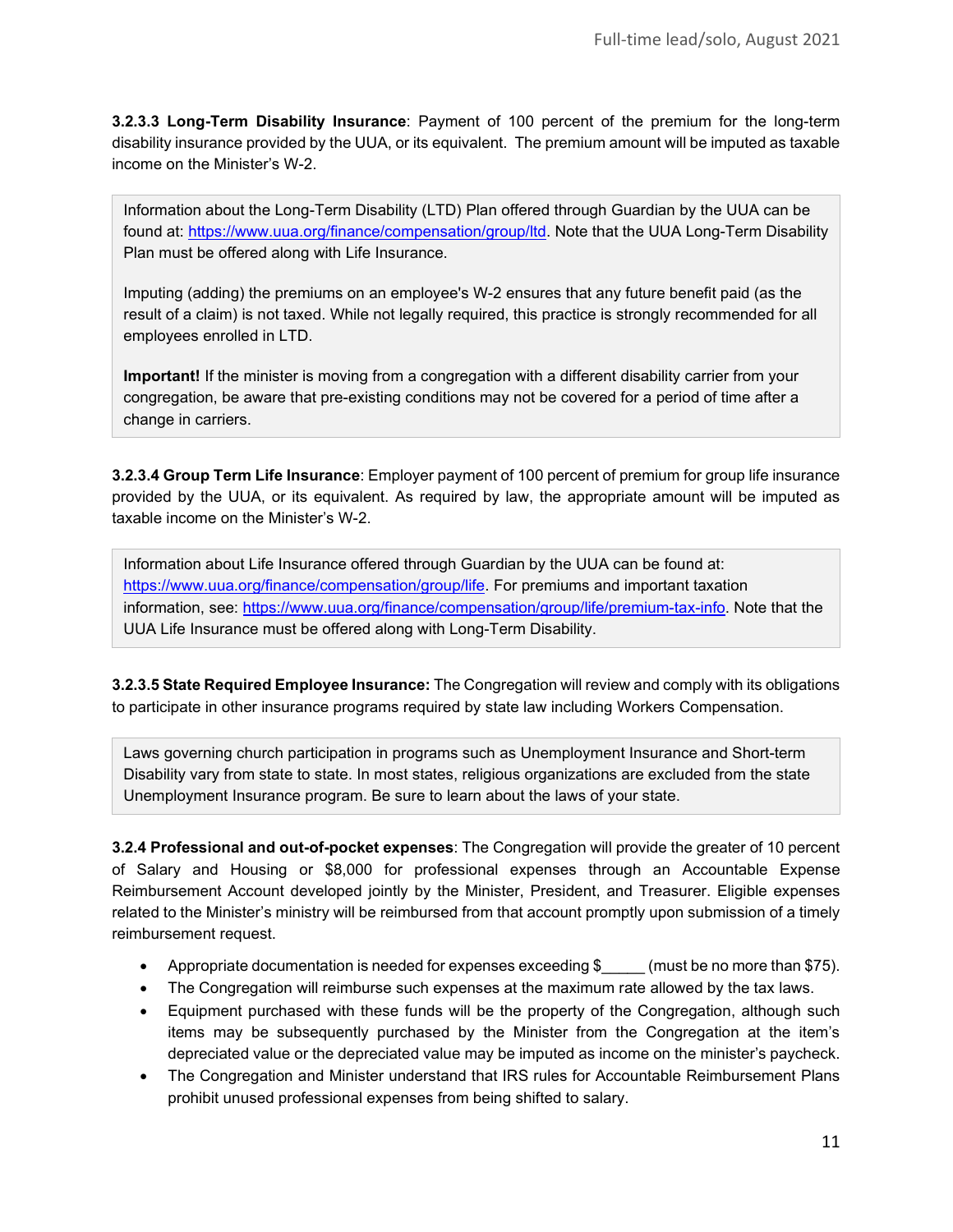Eligible expenses include, but are not limited to, ministry-related travel, automobile mileage, lodging, meals, incidentals, conference registration, UUMA and other professional dues, continuing education, clergy robes, books, periodicals, dues, and office equipment such as phones, computers, and printers.

IRS regulations specify that receipts must be provided for expenses over \$75. The congregation can choose a lower limit. We recommend setting a uniform reimbursement policy for all staff.

For more on professional expenses, see [https://www.uua.org/leadership/library/money](https://www.uua.org/leadership/library/money-matters/professional-expense)[matters/professional-expense.](https://www.uua.org/leadership/library/money-matters/professional-expense)

**3.3 Annual Review of Compensation:** The Board will review the Minister's salary, housing, and benefits annually, in consultation with any appropriate committee(s), taking into consideration such factors as merit, cost of living changes, benefit cost increases, UUA recommendations across the staff team, and the financial means of the Congregation. Such recommendations will be considered as a part of the normal budgeting process. An increase in the amount of compensation will not alter the other terms of this agreement.

We urge congregations to have a unified compensation review process for all staff positions, as opposed to a separate process for determining ministerial compensation.

**3.4 Intellectual Property:** All notes, research, sermons, audio and video recordings, and other products of the Minister's work will be the sole property of the Minister. During the time of this ministry, the Minister grants to the Congregation a royalty-free, non-exclusive use of sermons and other public pieces created for the ministry.

The purpose of this clause is to supersede the legal default, which is that things created in the course of one's employment are the property of the employer. When the minister departs, the Congregation can ask for permission from the Minister to continue to use products of their work.

**3.5 Relocation/Moving Expenses:** The congregation will reimburse up to a maximum of \$15,000 in reasonable expenses associated with relocating the minister to the Congregation. All reimbursements and/or payments of moving expenses will be fully taxable under federal law and may be taxable under applicable state law.

Federal tax law dictates that any direct payment for, or reimbursement of, employee moving expenses between 2018 and 2025 is taxable income and must be reported on the minister's W-2. The minister must pay both income and self-employment taxes (15.3%) on this amount. To mitigate the tax burden, congregations are encouraged to "gross up" the moving expense by roughly 35% to cover this additional tax burden. (The gross-up amount is also taxable.)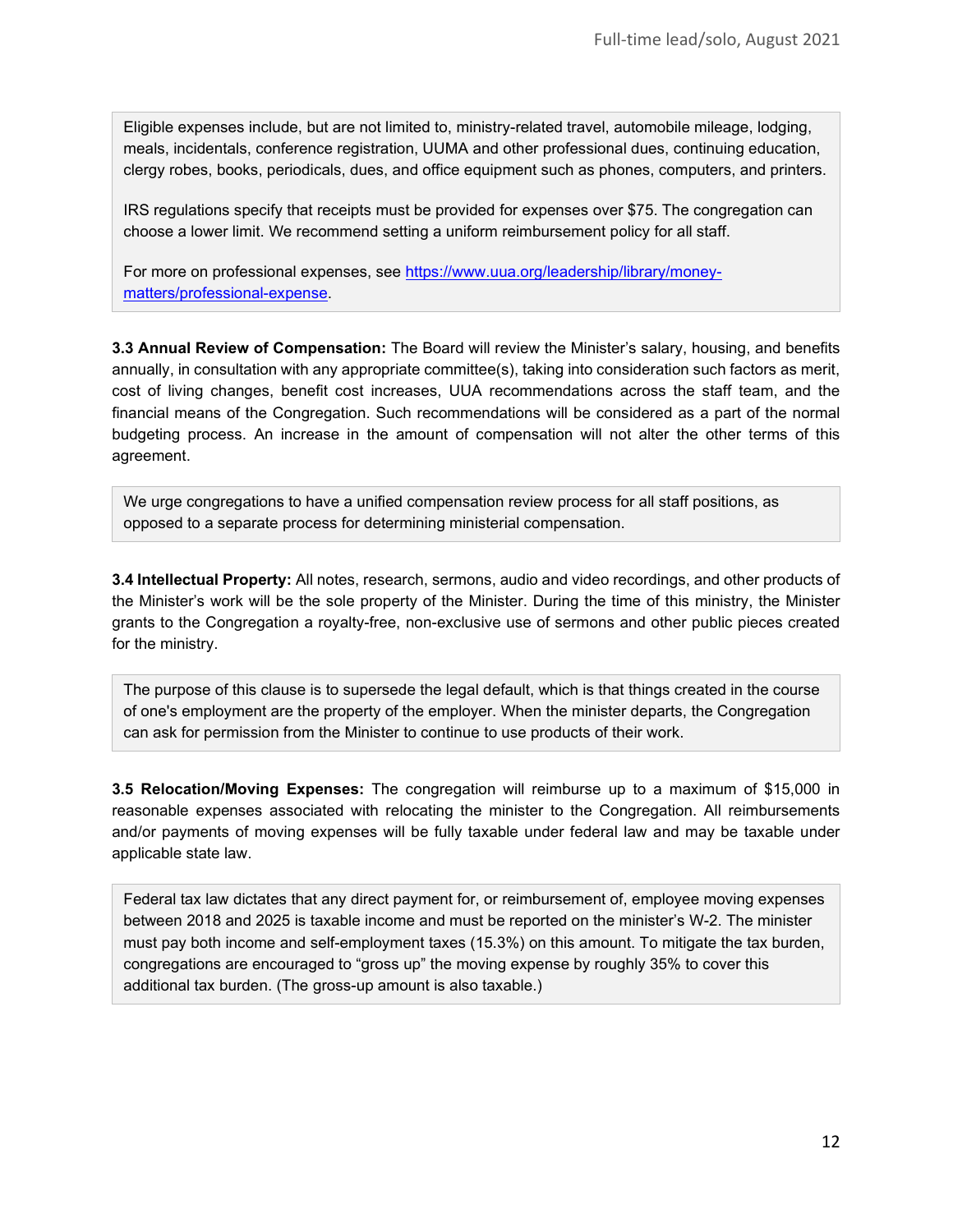## **4.0 WORK WEEKS AND LEAVE PROVISIONS**

**4.1 Work Week:** The Minister is an exempt full-time professional and ministry is understood as a calling.

- The Minister and the Board will discuss the broad parameters of the Minister's schedule, understanding that the work of ministry is time-intensive and subject to unforeseen events.
- The minister is responsible for monitoring their time to ensure an appropriate balance of work and time off.
- It is expected that the Minister will have, at a minimum, one day per week free of all Congregational responsibilities and one additional day devoted to study and writing wherein the Minister will be available only for emergencies.

In their multi-faceted roles, priorities are constantly shifting. Ministers often work evenings and spend time in ways less tangible such as addressing congregational problems. Pastoral and congregational crises can occur at any time including days off. Sufficient down-time is essential to maintaining personal health and professional sustainability. Ministers' work preferences vary widely. It is important for the Board and Minister to discuss work time expectations.

**4.2 Availability for Appointments:** The Minister will be available for appointments and will inform the Congregation of the way to schedule them.

**4.3 Study Leave:** In recognition that Ministers need extended time away from the stresses and demands of daily congregational life to deepen their calling and develop their skills, the Minister will have four weeks (or the equivalent number of working days) of study leave per year. The Minister is working during Study Leave. Should a Congregational emergency arise requiring the Minister's return from study leave, all reasonable costs of such return will be borne by the Congregation. Study leave is not paid out upon termination.

Study leave may include, but is not limited to, spiritual retreat, spiritual practices, continuing education, attending conferences and trainings, work-related reading and planning, study groups, writing, pilgrimage, or teaching/preaching at locations away from the minister's primary congregation. Attendance at General Assembly, regional UUA gatherings, UUMA Chapter Meetings and Ministry Days are not part of study leave as they are considered associational responsibilities. Seven consecutive days of leave, inclusive of the minister's regular day(s) off, constitute one full week of study leave Ministers often choose to take study leave in increments of less than a full week. The four weeks can be broken out into an equivalent number of working days, e.g., 20 days for a 5-day workweek.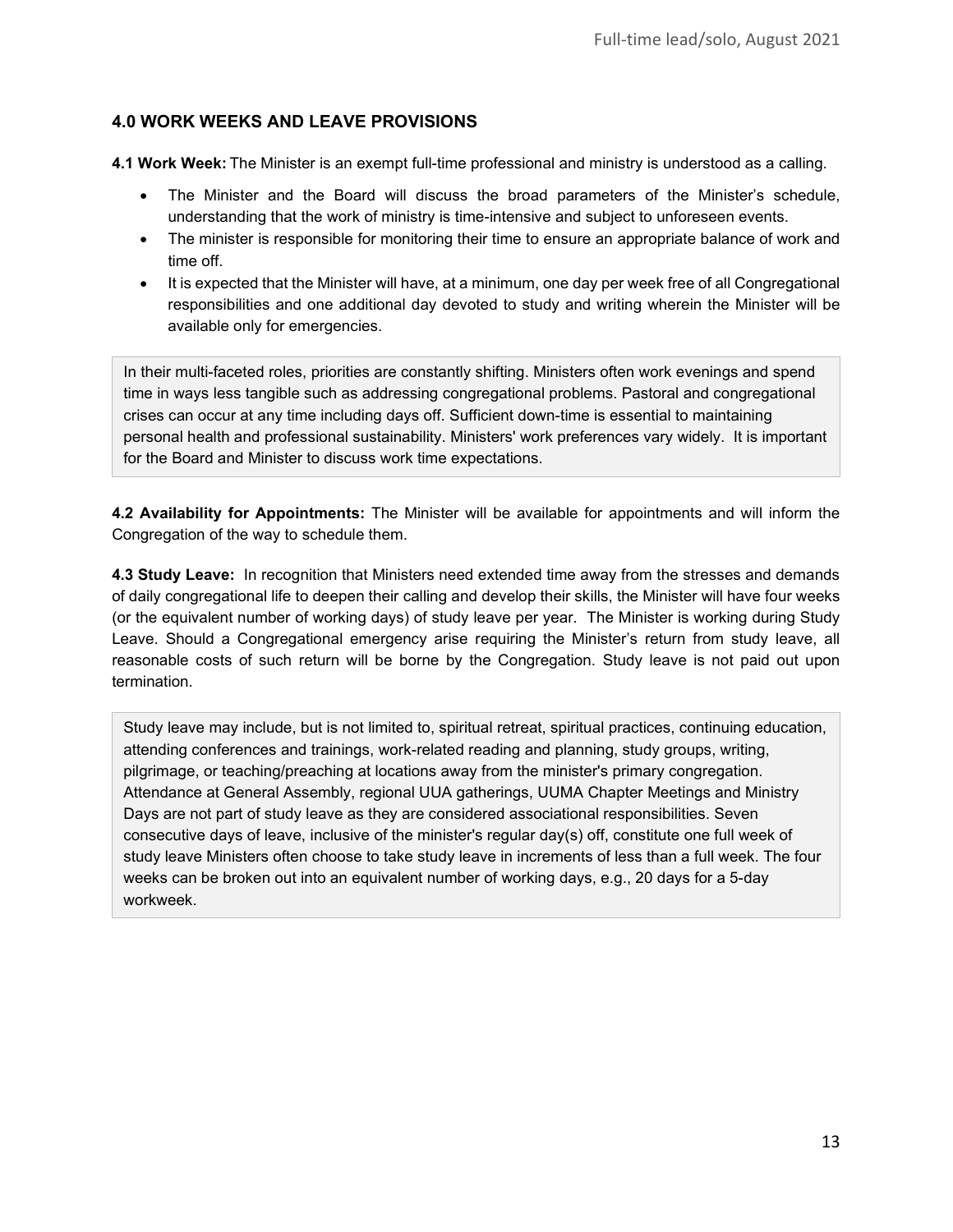**4.4 Vacation:** The Minister will be relieved of all responsibilities for a total of four weeks (or the equivalent number of working days) per year. Earned, unused vacation time is paid out upon termination.

- Unused vacation can be carried over to the following year, but total vacation will be capped at 6 weeks in any given program year.
- Should a Congregational emergency arise requiring the Minister's return, all reasonable costs of such return will be borne by the Congregation.
- Increases to the amount of vacation time will be considered by the Board every five years.

Seven consecutive days off, inclusive of the minister's regular day(s) off, constitute one full week of vacation. Ministers often choose to take vacation in increments of less than a full week. The four weeks can be broken out into an equivalent number of working days, e.g., 20 days for a 5-day workweek.

Congregational personnel policies should stipulate when and how vacation time is earned.

**4.5 Holidays:** The Minister is entitled to Holidays (days off with pay) consistent with the personnel Policies of the Congregation. If the Minister is expected to work on a congregationally designated holiday or a holiday falls on the Minister's regularly scheduled day off, another day should be taken off within two weeks of the holiday.

Congregations are encouraged to develop policies which are respectful of cultural holidays that may be observed by their staff.

**4.6 Sick Leave**: The Minister will be credited with 10 sick days per calendar or fiscal year, on a prorated basis at the beginning of an initial partial year. Up to 10 days of accrued sick leave may be carried forward each year, but the balance may not exceed 20 days. Sick leave may be used for the Minister's illness or for the illness of a family member. Sick leave is not paid out upon termination.

Some states and localities have laws requiring sick leave time. Congregations should consult with their labor attorneys regarding particulars that may apply.

**4.7 Extended Medical Leave**: Should the Minister suffer an illness, injury, or disabling condition that continues after all accrued sick, vacation, and study leave has been exhausted, the Congregation will place the Minister on "Extended Medical Leave." Extended Medical Leave will not extend beyond the earlier of the commencement of long-term disability benefit or 90 days following the exhaustion of all sick, vacation, and study leave.

- During Extended Medical Leave, vacation, sick, and study leave do not accrue.
- The Congregation will continue to make contributions toward all employee benefits (health, dental, life, long term disability, retirement, and payment-in-lieu-of-FICA) as otherwise provided by this Agreement.
- The congregation will provide 75 percent or more of the minister's salary and housing allowance.
- If the Minister recovers and is able to return to work full-time before the earlier of the 90-day period of Extended Medical Leave or the commencement of long-term disability benefits, the Congregation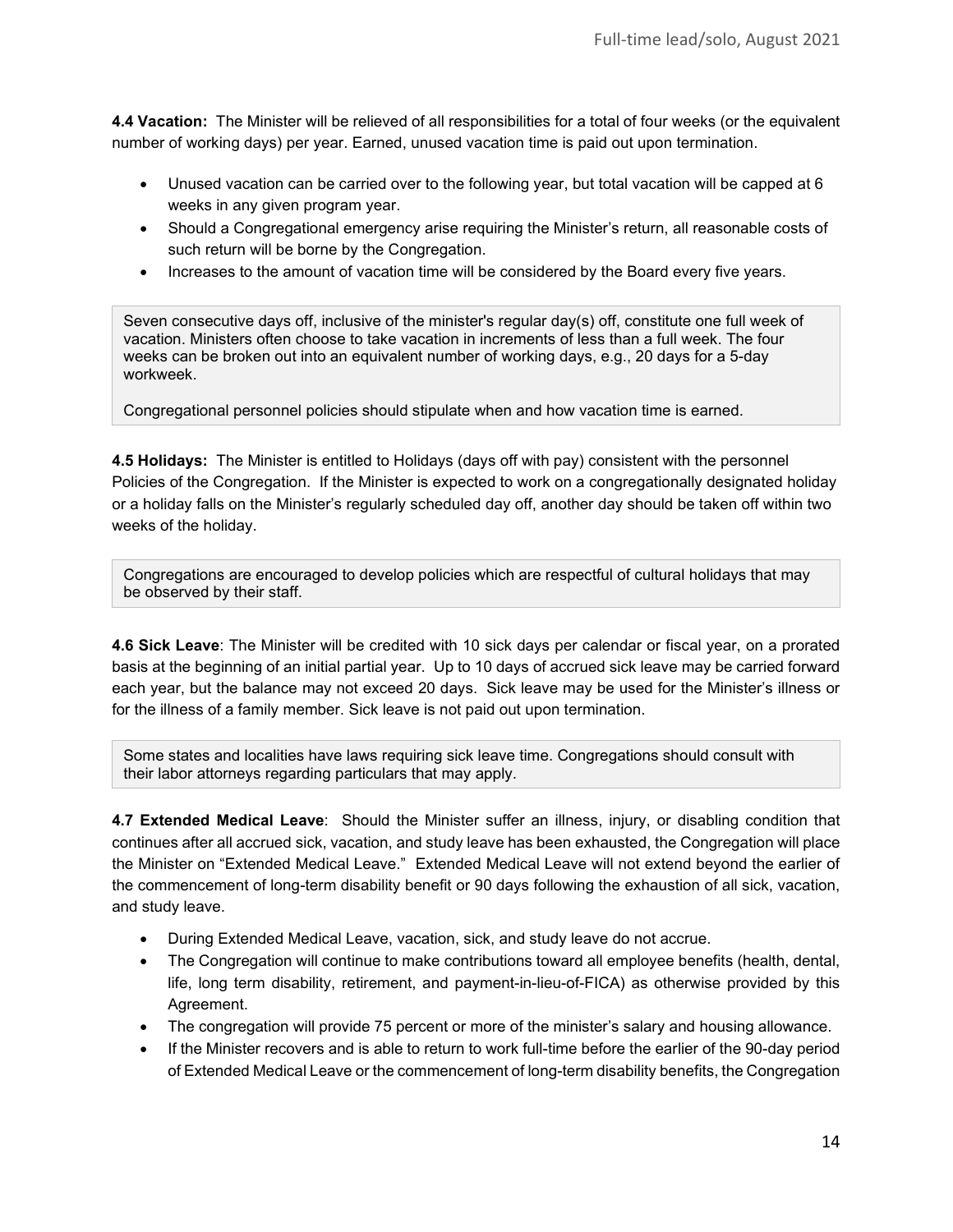will retroactively pay the Minister the difference between 100 percent of salary and housing, payment-in-lieu-of-FICA, and retirement contribution and the amount already paid.

For help finding coverage during your minister's Extended Medical Leave, contact your regional staff and/or the Transitions Office.

See Section 5 for termination provisions.

**4.8 Parental Leave**: The Minister may take 12 weeks of paid parental leave after the birth or adoption of a child. In recognition of individual family needs, the Minister may take some or all of the parental leave prior to the birth/adoption of the child, following the birth/adoption of the child, or partially over an extended period of time during the year following the birth/adoption of the child. The Minister will be expected to communicate the dates of leave to the Board as far in advance as practical.

**4.9 Leave for a Family Member**: The Minister may take up to 12 weeks of unpaid leave when needed to care for a family member (child, spouse/partner, parent, in-law, or other close family member) with a serious health condition. The Minister must use any accrued sick, study, and/or vacation time first. Once accrued paid time off is exhausted, the remaining leave will be unpaid. During periods of unpaid leave, the Congregation will continue to pay all insurance premiums; the minister will pay back their usual share of the premiums by check or payroll deduction within one month of their return. (There are no Retirement Plan contributions when there is no salary paid.)

**4.10 Bereavement Leave:** Upon the death of an immediate family member (spouse/partner, child, sibling, parent, or in-law), the Minister may take up to 10 days of paid leave. For the death of a family member outside the immediate family, the Minister may take up to 5 days of paid leave.

**4.11 Sabbatical Leave:** The Minister may use sabbatical leave for study, education, writing, meditation, and other forms of professional, religious, spiritual, or personal growth. Sabbatical leave accrues at the rate of one month per year of service, with leave to be taken after four but before seven years of service. No more than six months of sabbatical leave may be used within any twelve-month period.

- The dates of a proposed sabbatical of more than three months should be submitted to the Board for approval at least 12 months in advance. For sabbaticals of three months or less, dates should be submitted at least 4 months in advance.
- Study Leave and Vacation still accrue during a sabbatical year but should be taken at another time during the year unless authorized by the Board.
- The Congregation will continue full salary, housing allowance, and benefits during sabbatical leave. Professional expenses, if used for sabbatical travel, are subject to IRS Regulations.
- Unused sabbatical leave is not compensable upon departure.
- The Minister agrees not to resign from service to the Congregation for a minimum of one year following the end of each sabbatical leave.
- The Congregation agrees to take no action on ministerial tenure during a sabbatical leave except for extreme and unexpected circumstances and only after consultation with the UUA Transitions Director.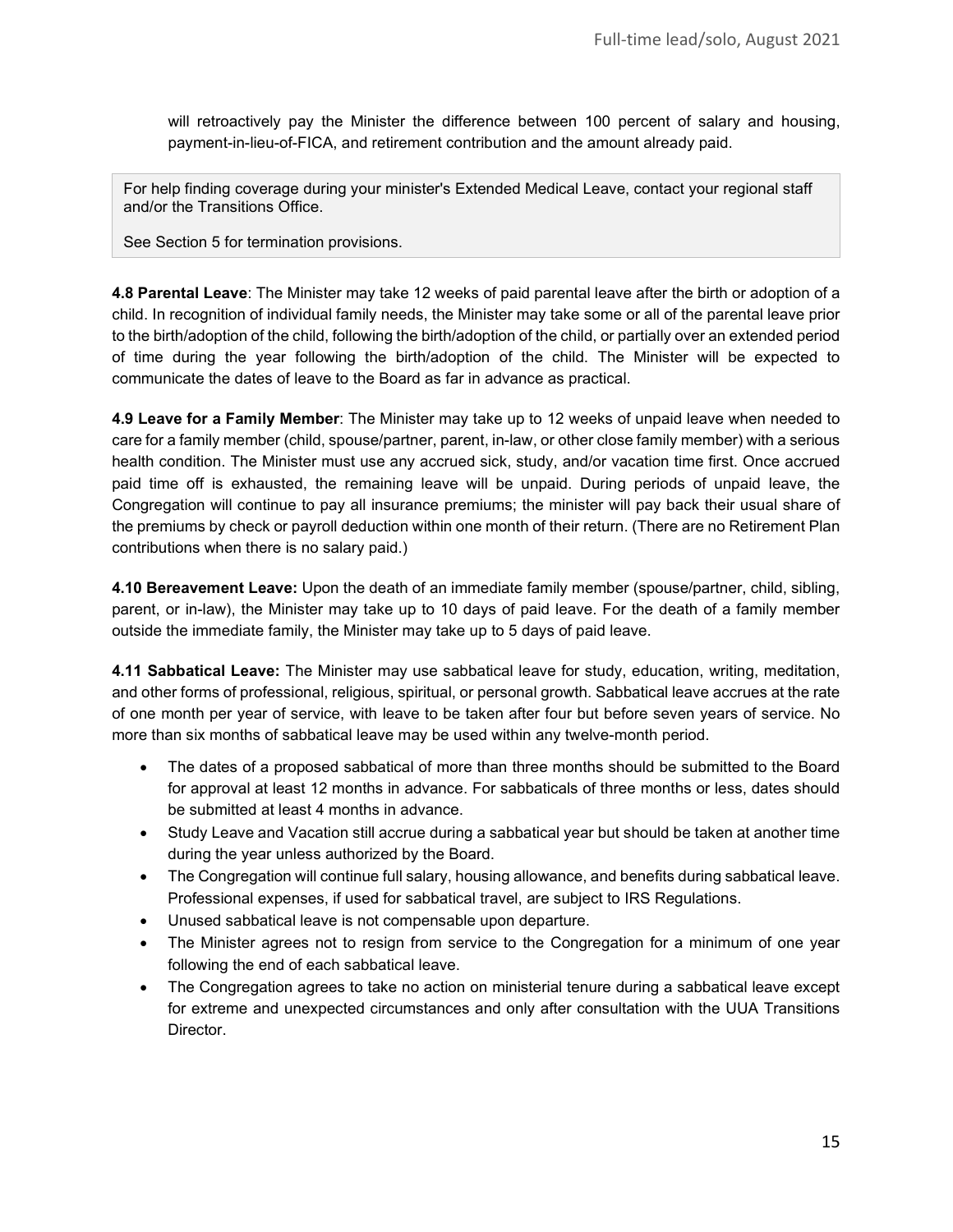IRS regulations pertaining to sabbatical travel are complex. Contact the Office of Church Staff Finances or consult a tax attorney.

Each fiscal year, the Congregation should consider budgeting funds for use in funding the Congregation's additional expenses during the Minister's sabbatical. This sabbatical fund would be the property of the Congregation.

#### **5. EMPLOYMENT TERM AND TERMINATION**

UUA Congregational Life Staff should be consulted early in the process when leave or transition due to conflict, illness, or any other reason may be possible.

**Section 5.2 Resignation; Section 5.3 Termination Due to Death and Disability; and Section 5.5 Termination:** In determining the duration of benefits, Congregations are advised to consult with the UUA Office of Church Staff Finances since the rules of the various benefit plans (retirement, health, dental, life, and long-term disability) may limit or restrict the Congregation's ability to extend the benefit after termination of employment.

**5.1 Term:** The term of this agreement is indefinite unless terminated as provided below or by other mutual agreement.

**5.2 Termination by Resignation or Retirement:** The Minister may terminate voluntarily by providing ninety (90) days' notice in writing to the Chair of the Board; such termination will become effective at the end of the ninety (90) day period or any mutually agreed upon longer period. The Minister will continue to perform all duties and to provide for an effective transfer of duties during that time. At its option and discretion, the Board may reduce or eliminate the ninety (90) day notice period and provide pay in lieu of notice for duration of time period for which the notice is shortened or eliminated.

The rules of UUA benefit plans limit the Congregation's ability to extend benefits after termination. Contact the UUA Office of Church Staff Finances for guidance.

#### **5.3 Termination Due to Death or Disability**

UUA Congregational Life Staff should be consulted early in the process when leave or transition due to serious illness or disability is possible.

**5.3.1 Termination Due to Death:** Upon the Minister's death, the Minister's beneficiaries will be entitled to receive any death benefits to which Minister is entitled under any insurance plans. In the case of the UU Retirement Plan, participants are 100 percent vested, and beneficiary designations made by the participant are kept on file by the retirement plan Recordkeeper. Earned, unpaid salary and accrued vacation will be compensated in a manner consistent with state law.

**5.3.2 Termination Due to Disability:** In the event that the Minister is found eligible for long-term disability benefits and/or is absent from work or physically unable to perform duties at the conclusion of the Extended Medical Leave outlined in Section 4.7, the Congregation has the right to terminate the Minister's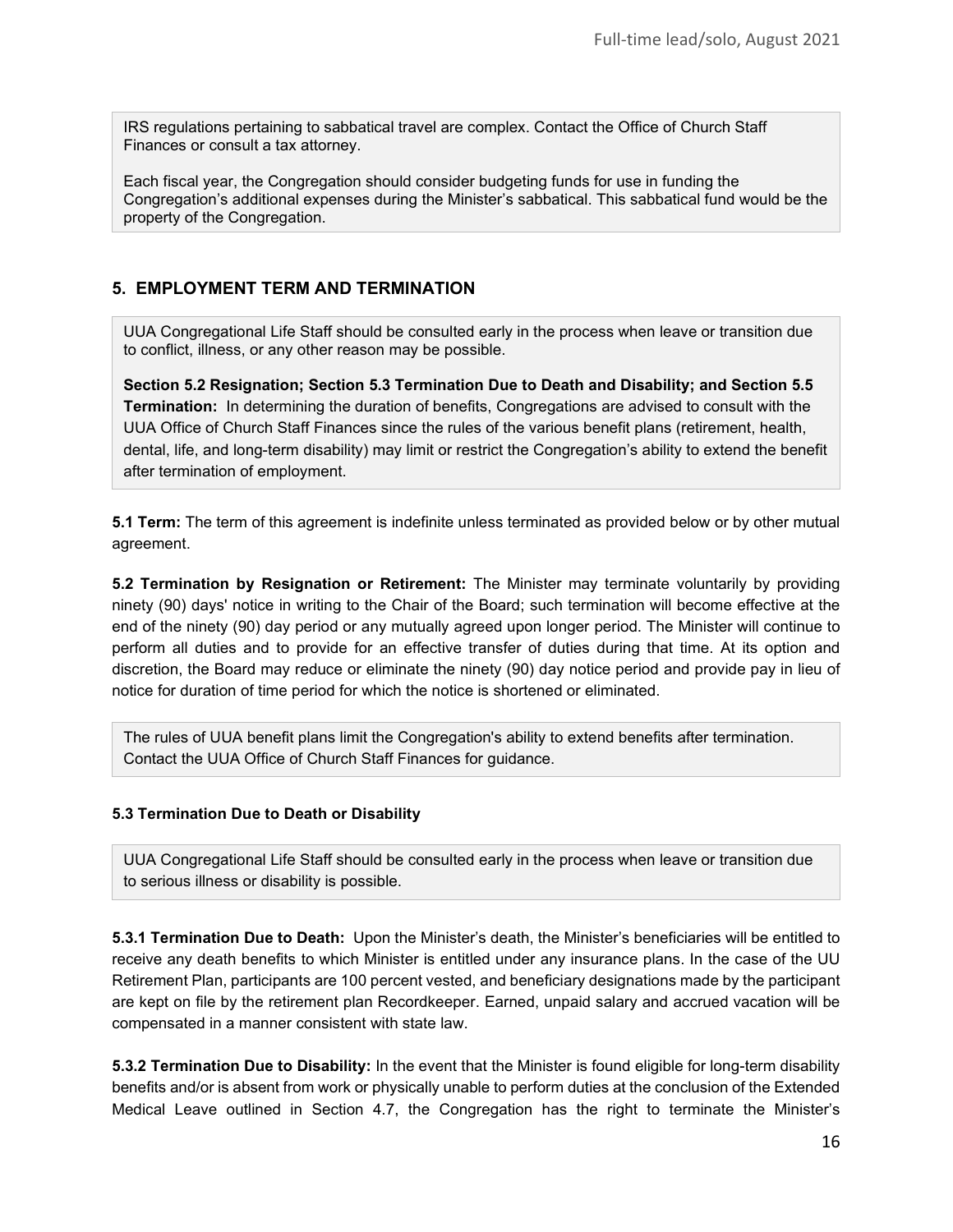employment upon written notice to the Minister. The Minister will receive any long-term disability benefits to which Minister is entitled under any insurance plans. The Congregation's payments for the Minister's benefits will cease immediately upon termination, but the Minister will receive any vested retirement benefits or insurance continuation rights provided by law, insurance contracts, or plan documents.

**5.3.3 [If the Congregation provides a Parsonage, add]: Parsonage upon Minister's Death or Termination Due to Disability.** In the event of the Minister's death, the parsonage will be available for continued use by the Minister's family for at least three months on the same financial terms as to the Minister. In case of a termination due to disability, as defined above in 5.3.2, the Minister may remain in the parsonage for three months following notice of termination.

**5.4 Administrative Leave/Suspension:** The Board may place a Minister on administrative leave, with pay at its discretion, to allow for an investigation of any complaints or concerns.

UUA Congregational Life Staff should be consulted early in the process when leave or transition due to conflict or misconduct is possible.

**5.4.1** If the personal or ethical behavior of the Minister results in the Minister being suspended from fellowship by the Ministerial Fellowship Committee, or charges filed by a law enforcement agency, then the Board may suspend the Minister from duties, with or without compensation, until the matter is resolved. If the suspension is without compensation, the Minister may use earned vacation. If the matter is resolved and the Minister is returned to service, then all leave time will be returned to the Minister, and the Minister will be fully compensated for any unpaid time.

#### **5.5 Termination by the Congregation**

**5.5.1 Negotiated Resignation:** The Board may negotiate the Minister's resignation. In exchange for a General Release of All Claims signed by the Minister, the Congregation will pay the financial equivalent of the Minister's unused vacation and continue the Minister's salary, housing, and the Congregation's contributions toward the Minister's insurance benefits, excluding professional expenses, for an additional one month per year of service up to ten (10), which is a period defined as administrative leave, or until the Minister has begun service in another comparable position, if sooner. The continuation of benefits is subject to the provisions of the various benefit plans.

UUA Congregational Life Staff should be consulted early in the process when leave or transition due to conflict or misconduct is possible.

A General Release of All Claims means that the Minister surrenders their right to sue or to recover any additional amount from the Congregation. Local legal counsel is advised.

Benefits, including Retirement Plan contributions, can continue during an administrative leave. Retirement Plan contributions are *not* permissible on severance pay. Contact the Office of Church Staff Finances regarding benefits continuation options.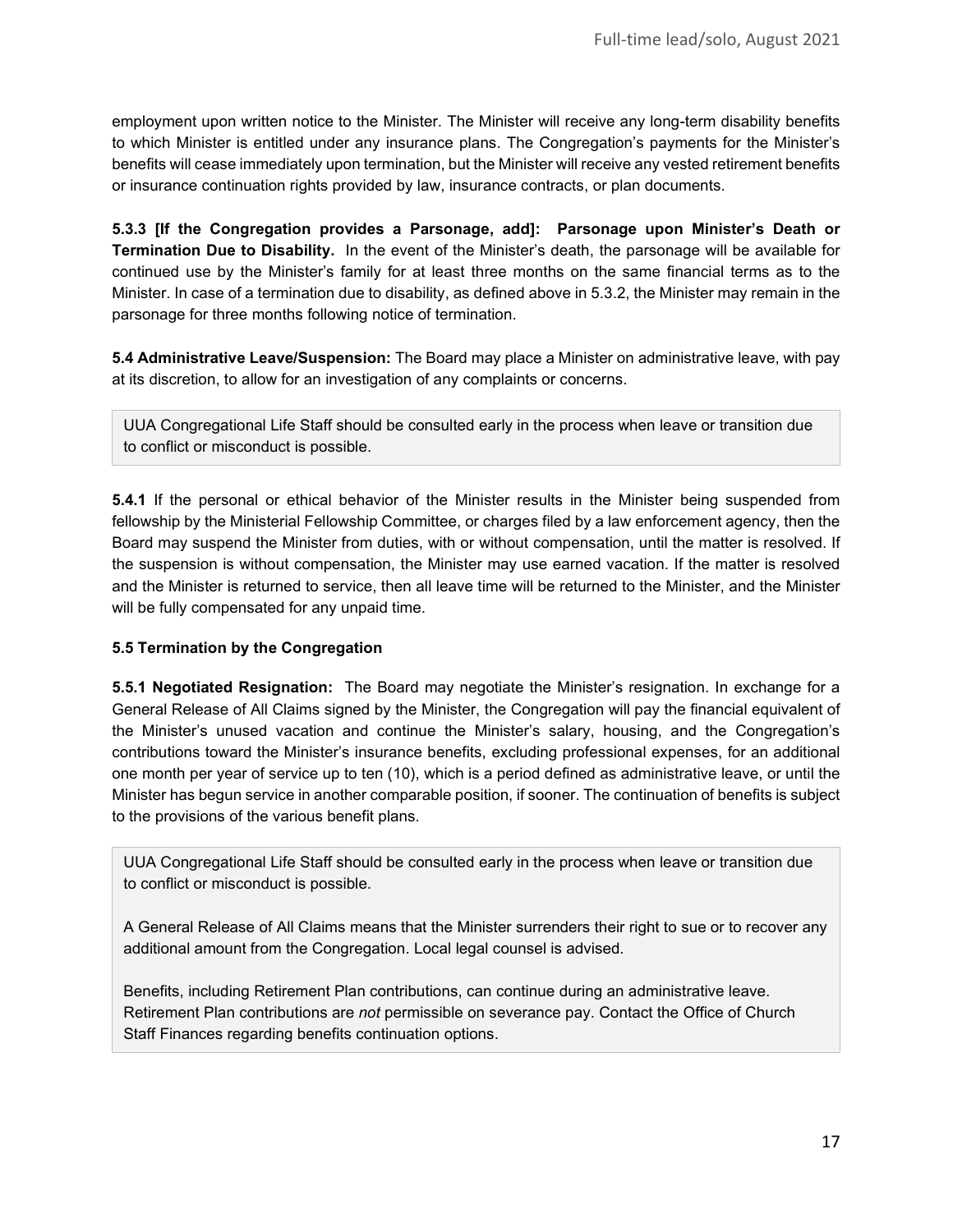**5.5.2 Dismissal by Congregational Meeting:** In the absence of a specific provision in the Congregation's bylaws, a duly authorized Congregational meeting may be called to consider a motion to dismiss the Minister. In order to pass any resolution regarding the dismissal of the Minister, a majority of members present and eligible to vote at a valid Congregational meeting must vote in favor of the dismissal. If dismissed by vote of the Congregation, the Minister will receive a financial settlement equal to three (3) months' salary, housing allowance and/or parsonage use, and benefits (excluding Professional Expenses) in exchange for a General Release of All Claims executed by the Minister. In addition, the minister will receive the financial equivalent of their unused vacation..

**5.5.3 Dismissal with Reason:** The Minister may be dismissed by the board with less than ninety (90) days' notice and without the severance payments described in this Agreement, if the Minister:

**5.5.3.1** is convicted of a felony unless arising from civil disobedience;

**5.5.3.2** has their ministerial fellowship with the UUA terminated or suspended;

**5.5.3.3** is found by the Board of the Congregation to have engaged in one or more physically or sexually abusive acts toward any person.

**5.5.3.4** is determined by the Board to have seriously neglected the ministerial responsibilities under this Agreement, improperly used Congregational funds for personal gain, and/or to have engaged in activities that egregiously violate the UUMA guidelines. Appropriate UUA regional and/or headquarters staff will be consulted before dismissing a minister under the terms of this clause.

**5.6 Non-Disclosure/Confidentiality Clause:** No non-disclosure and/or confidentiality clause will be included in any negotiated agreement. The Congregation and the Minister agree that the circumstances leading up to a termination need to be understood during the subsequent period of interim ministry and discussed with prospective ministerial candidates.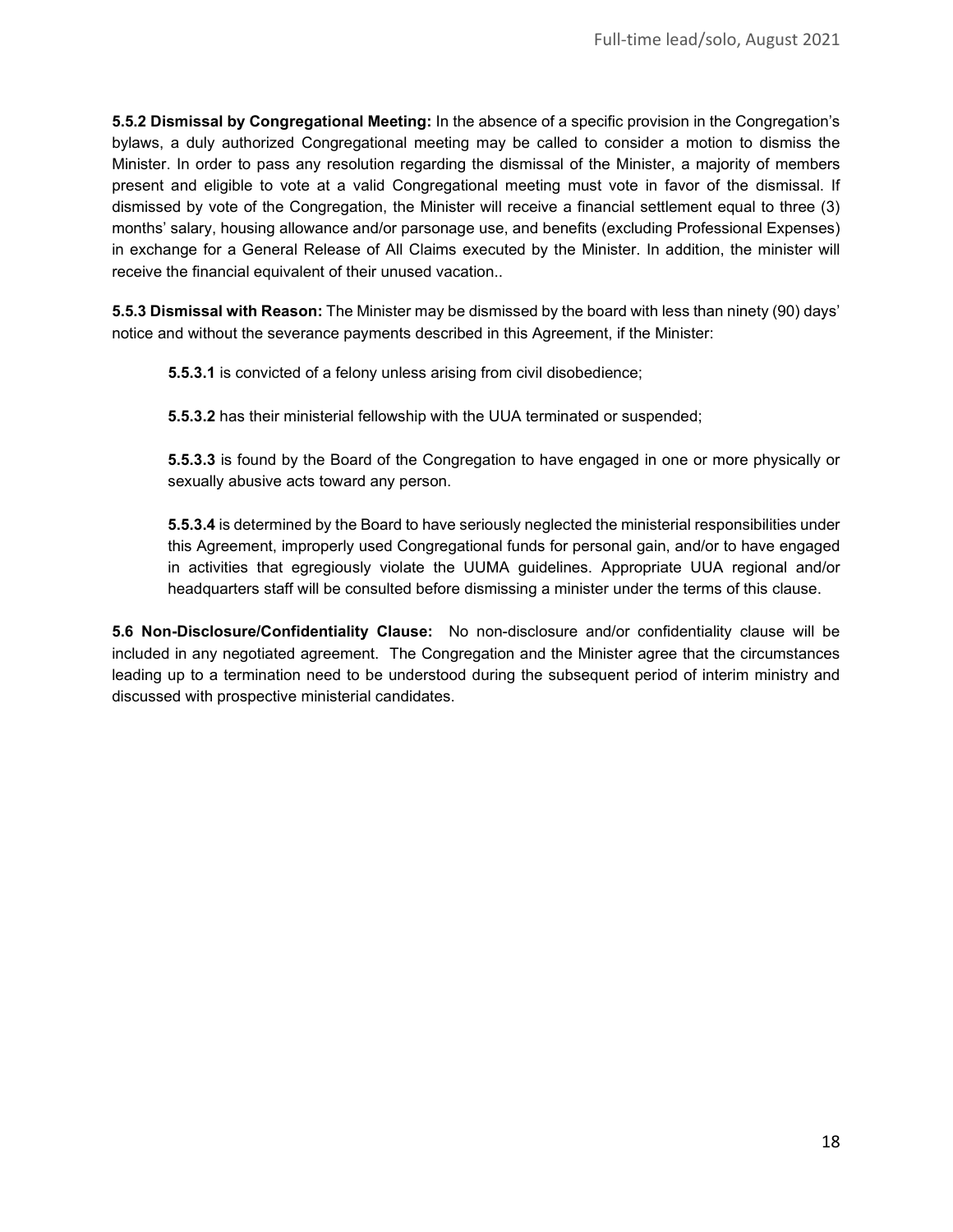When a difficult departure happens, it is best if all parties are allowed to share their experience. Either the congregation or the minister (or both) may feel they have been wronged in some way. For someone to be kept from speaking their truth is ultimately more harmful than helpful, and telling one's story can be part of the healing (on both sides). Regional staff and the Transitions Office want to get the best picture possible of how things went off track. UUMA Good Officers can support their colleague's well-being during a contentious departure by listening, witnessing, and offering perspective.

UUMA Guidelines outline appropriate behavior for a departing minister with respect to their communications with congregants. The lack of a confidentiality clause doesn't give the minister blanket permission to share their "side" with the congregation.

From UUMA Guidelines section IV.A.4, regarding future searches following a departure: "Ministers in search should be candid in presenting themselves, past problems and achievements, and the reasons for wanting to serve a new congregation. They should expect the congregation to be equally forthright in its presentation to candidates and potential candidates. Truthfulness is particularly important in the following matters: resources, number of members, financial position and activities, past problems and achievements. The congregation should be completely candid with reference to the previous minister's departure. The candidate should be equally candid."

**5.7 No Payment toward Benefits after Termination:** Following the Minister's employment termination under Section 5.5, the Minister shall not be entitled to any further pay or contributions toward any insurance or retirement benefits or accrual of earned time except in exchange for a general release of all claims or as required by law.

## **6. DISPUTE RESOLUTION**

**6.1 Mediation:** The Minister and the Congregation will seek to resolve any disputes concerning the interpretation or performance of this Agreement or its validity or termination in keeping with UUA Principles and values. In addition, either party may seek mediation over disputes related to job performance or identitybased discrimination. Either or both parties to this Agreement may request the assistance of the UUA Congregational Life Staff, a UUMA Good Officer, the UUA Office of Church Staff Finances, or a similar resource.

**6.2 Arbitration:** If an effort to mediate or otherwise resolve a dispute related to this employment agreement or to the employment relationship has been unsuccessful, then one or both parties may seek to solely and finally resolve the dispute by arbitration. Such arbitration shall be the exclusive remedy and will be before a tribunal consisting of one Unitarian Universalist Minister appointed by the Minister, one Unitarian Universalist Minister appointed by the Congregation's Board, and a third individual appointed by the first two arbitrators. The tribunal will operate under procedural rules developed by the Unitarian Universalist Association's Ministries and Faith Development staff group. The cost of the arbitration will be split by the Minister and the Congregation.